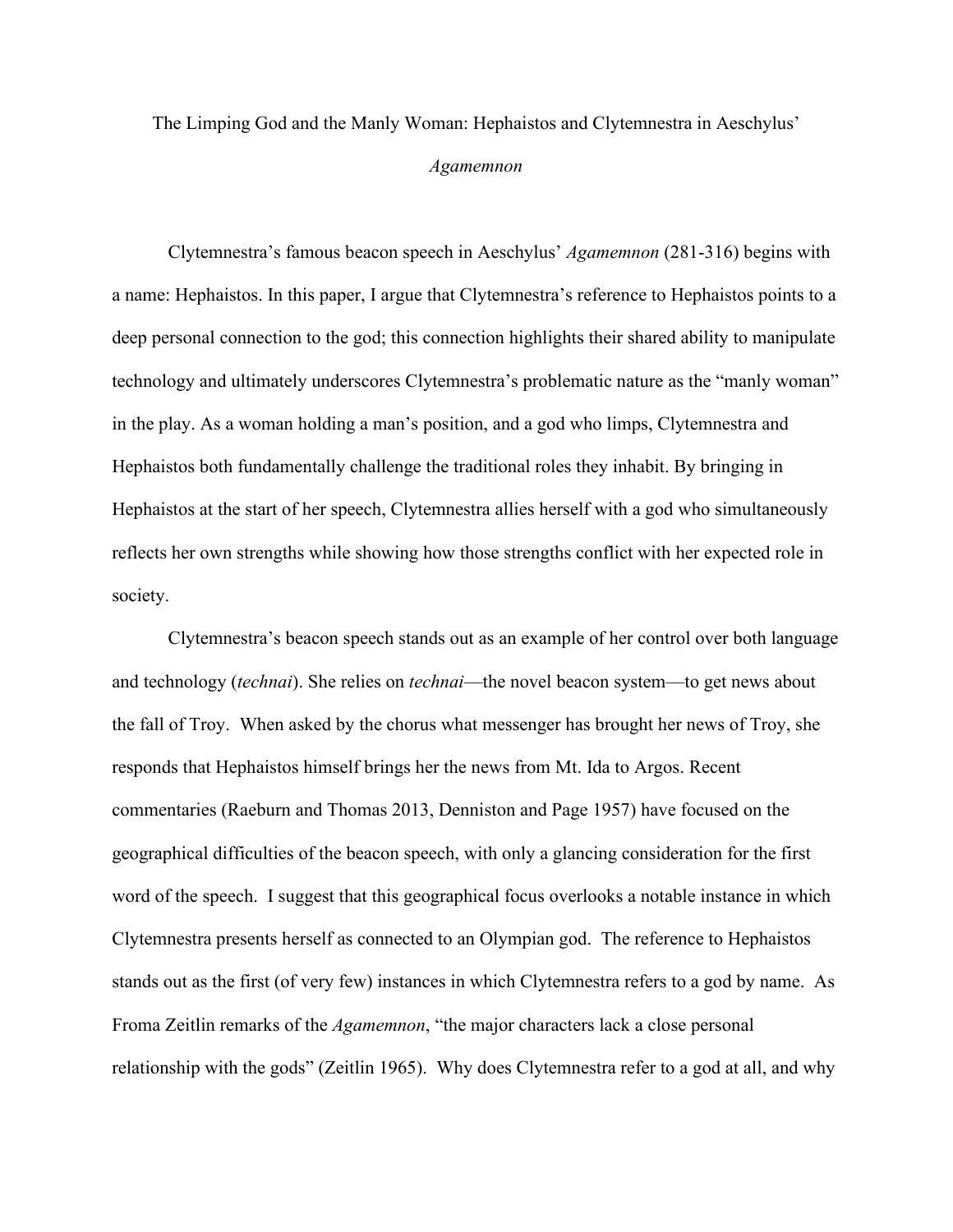Hephaistos specifically? I argue that a more nuanced examination of Hephaistos in this context evokes two striking parallels between the characters. Both god and mortal use similar *technai*, and both uneasily inhabit their conventional roles as, respectively, a god and a woman.

First, I examine Clytemnestra and Hephaistos' related use of *technai.* Clytemnestra and Hephaistos share two significant usages of *technai* in the context of the *Agamemnon*: both utilize fire to their own advantage, Clytemnestra with her beacon system, and Hephaistos, as the blacksmith-god, with most of his projects. Both are also well known for their use of nets as weapons: Clytemnestra uses a net to kill her husband (*Ag.* 1382-87), while Hephaistos traps his adulterous wife Aphrodite and her lover Ares in bed together with an invisible net (*Od*. 8.266- 366). Both thus rely on their ability to wield technology to their advantage. Second, I will explore how both Clytemnestra and Hephaistos struggle with the conflict between their roles and their bodies. Hephaistos is one of the very few gods who ever betrays a sense of bodily struggle: for instance, he is described in Homer as bustling about (*Il.* 1.600) and sweating (*Il.* 18.372). His own publication of Aphrodite's affair further adds to his image as a struggling divinity, one who cannot even maintain the affections of his wife. Clytemnestra, on the other hand, reigns sovereign over Argos in the absence of her husband and possesses a "man-plotting heart" (*Ag.*  11). As the limping, emasculated god and the manly woman, Hephaistos and Clytemnestra break out of their respective conventional roles of divinity and obedient wife. They share a sense of not quite fitting in, which is ultimately based on a reversal of their traditional gender roles.

To summarize, I argue that Clytemnestra's reference to Hephaistos in the beacon speech is much more than a simple metaphor for fire. In her brief address to Hephaistos, Clytemnestra points back to herself, to both her skillful use of technology throughout the *Agamemnon* and the problematic nature of her status as a woman in the play.